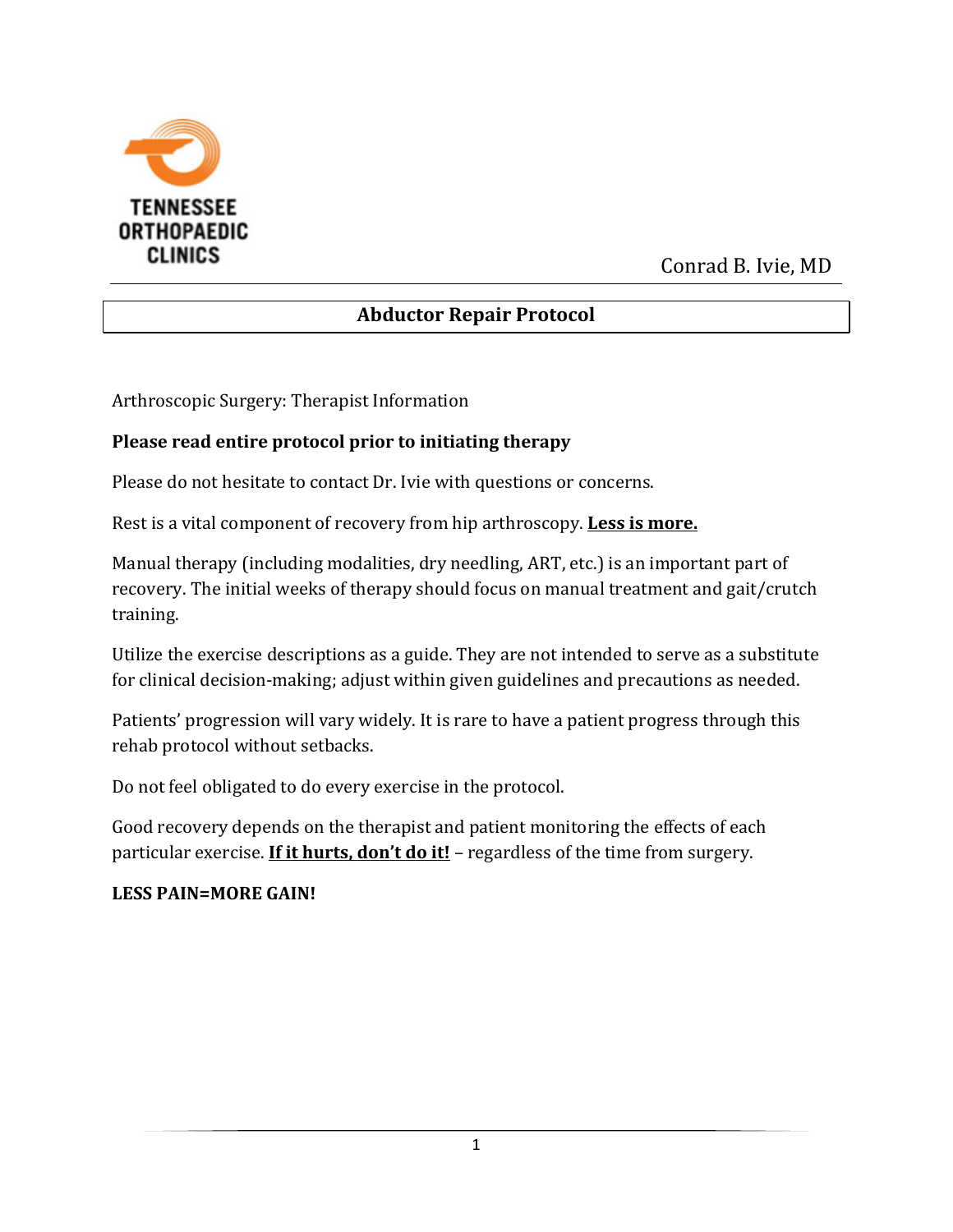# **Phase I: Weeks 1-6**

### Initially, therapy sessions should be dedicated to manual techniques and gait/crutch/walker training. Isometrics should be completed at home.

### Goals:

- Diminish pain and inflammation
- Protect integrity of repaired tissue
- Restore Range of Motion (ROM) within restrictions
- Prevent muscular inhibition
- Restore normal gait

#### Precautions:

Do not push through hip pain or pinching

No distraction or joint mobilizations in this phase

No scar massage using lotions until incisions are completely healed

### **ROM restrictions for first 12 weeks (unless otherwise noted):**

- Flexion limited to 90 degrees
- **AB**duction limited to 30 degrees
- Internal rotation limited to 20 degrees at 90 degrees of flexion
- External rotation limited to 30 degrees at 90 degrees flexion
- Prone internal rotation and log roll no limits
- Prone external rotation limited to 20 degrees
- Prone hip extension limited to 0 degrees

### **No abduction strengthening.**

Otherwise, patient should stay in a comfortable range

- Post-op Hip Brace Guidelines:
	- o Patient will be fitted for a post-op hip brace prior.
	- o This brace should be worn for the first 6 weeks following surgery.
	- $\circ$  If the brace causes significant discomfort, please first contact Dr. Ivie's office to determine if early discontinuation is approved.
	- o At 6 weeks patient may begin weaning out of the brace may begin just before or simultaneously with crutch weaning.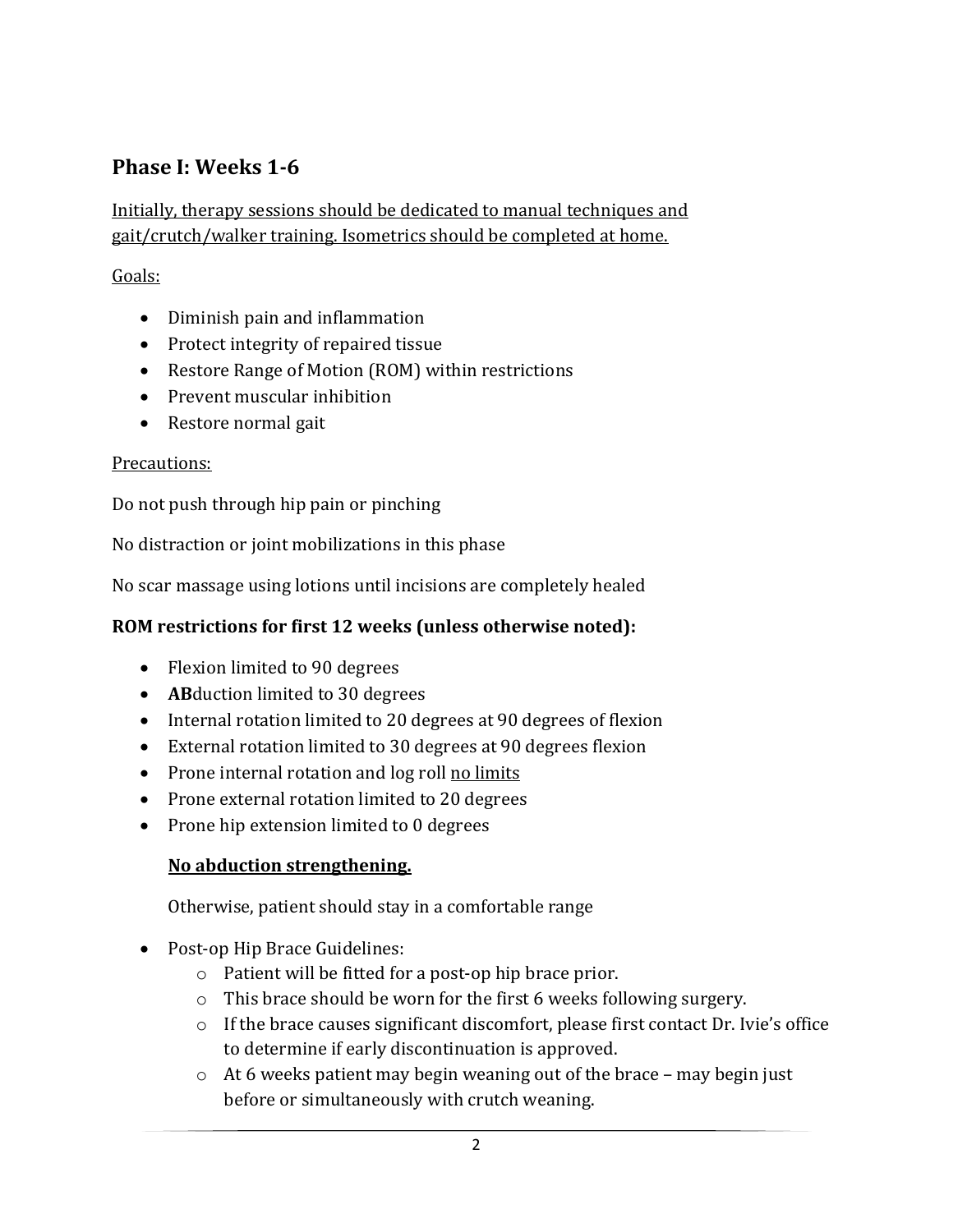## **Weight bearing restrictions:**

- WB 30% for 2 weeks; patient may progress weight bearing as tolerated following the 2 week post-operative mark.
- Progression to full weight bearing by 6 weeks post –op.
- Patient should walk with 2 crutches or walker for a minimum of 6 weeks at all times
- 6 weeks post op is the minimum time frame to expect to be crutch free.
- The goal is to protect the hip from overuse and to re-establish a normal gait pattern.
- May walk without crutches once patient no longer walks with pain or limp.
- Start slowly. Crutch weaning typically takes 2-4 weeks, but may take longer depending on the patient.

## **Criteria for progression to the next phase:**

- Minimal pain/pinching and swelling
- Proper muscle firing patterns for initial exercises

## **Diminish pain and inflammation:**

- PRICE Protection, Rest, Ice, Compression, Elevation
- Use these items together to reduce pain and swelling
- Icing is encouraged to be done in prone position if possible will allow for mild stretching of the hip flexors
- Modalities as indicated Ultrasound and Electric Stimulation

## **Strategies to reduce pain during ADLs:**

- Hook foot of non-surgical leg under ankle of surgical leg to assist with supine to sit transfers
- Use tall chairs or place something in seat to raise hips while seated (particularly important for tall individuals)

## **Exercises:**

- Ankle Pumps: Do throughout the day
- Transverse Abdominus (TA) Contraction
- Short Arc Quads
- Posterior Pelvic Tilt
- Gluteal Sets
- Quad Sets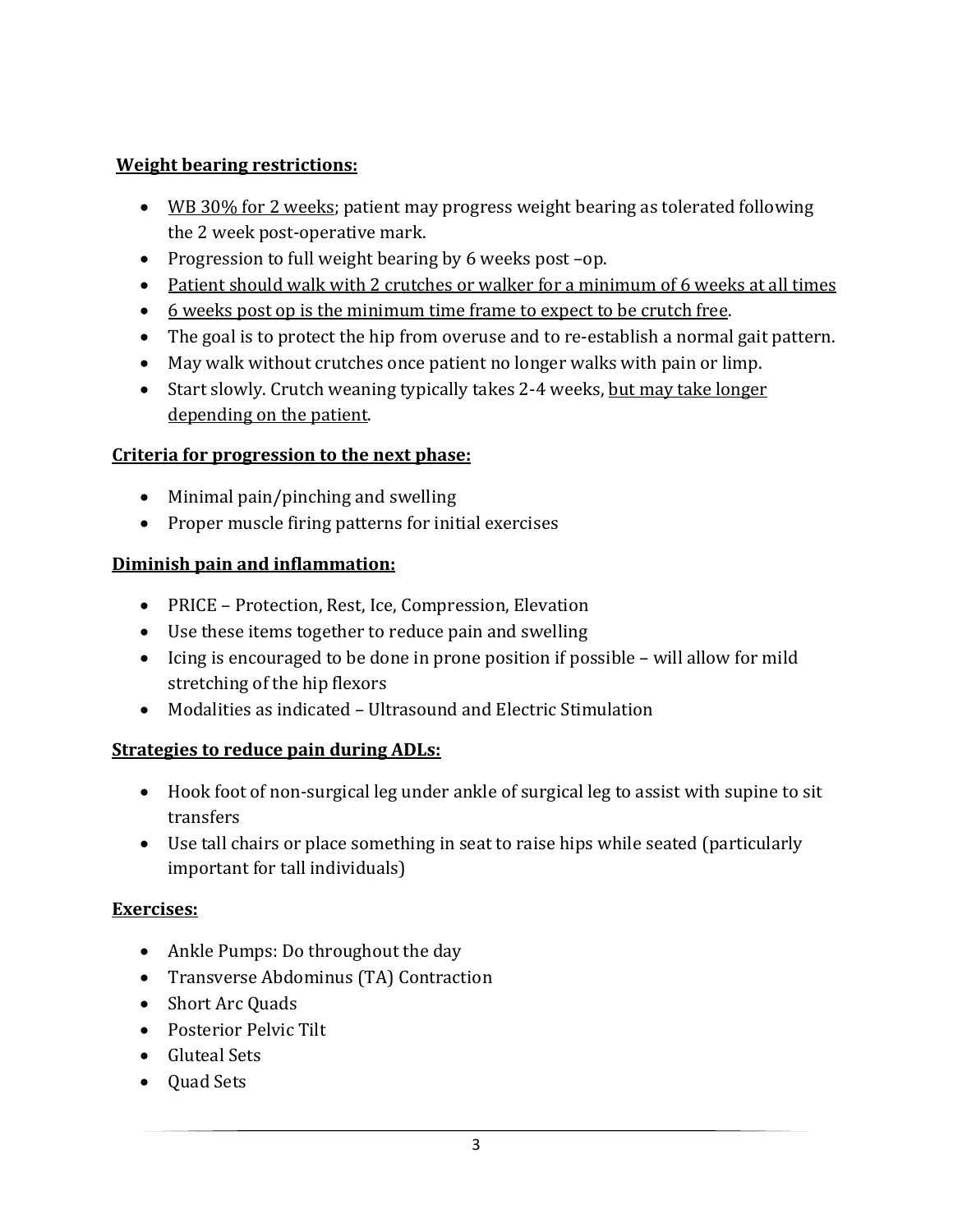## **Soft Tissue Massage**

Once a day: mobilize and gently flush out edema

### **Stationary Biking with No Resistance:**

- Once a day for 20 minutes
- Upright stationary bikes only
- Set the seat high and avoid leaning forward to eliminate pinch in groin
- This is typically well-tolerated. Stop if painful and reintroduce in 1-2 weeks.

### **Passive Range of Motion (PROM)**

- Performed by therapist and caretaker
	- o Flexion 20 repetitions. Gentle stretch only. Do not force motion.
	- o Circumduction in Flexion- 3 x 20 repetitions (both clockwise and counterclockwise). Have partner flex hip, staying in PAIN-FREE range, and move in a circular motion. Start with small circles. Gradually increase range as you are able to tolerate. Do not force motion.
	- o Circumduction in Neutral- 3 x 20 repetitions (both clockwise and counterclockwise). Have partner move leg in circular motion with knee straight. Start with small circles. Gradually increase range as you are able to tolerate. Do not force motion.
	- $\circ$  Supine Hip Roll (Internal Rotation) Have partner gently rotate leg inward. For some patients this is more comfortable with the hip slightly abducted.
- Follow ROM precautions
- Stay in PAIN-FREE range only. Do not force motions.
- Patient should remain completely passive.
- Assisting with motion will cause soreness.
- Perform once a day for 8 weeks

### **Stretching:**

- Prone Lying at least 15 minutes per day, on hands only if comfortable without back pain
- Cat and Cow 5 second holds, 10 times each way
- Prone laying Quadriceps Stretch with band– 5 x 20 seconds
- Quadriceps Stretch extension rest on table 5 x 20 seconds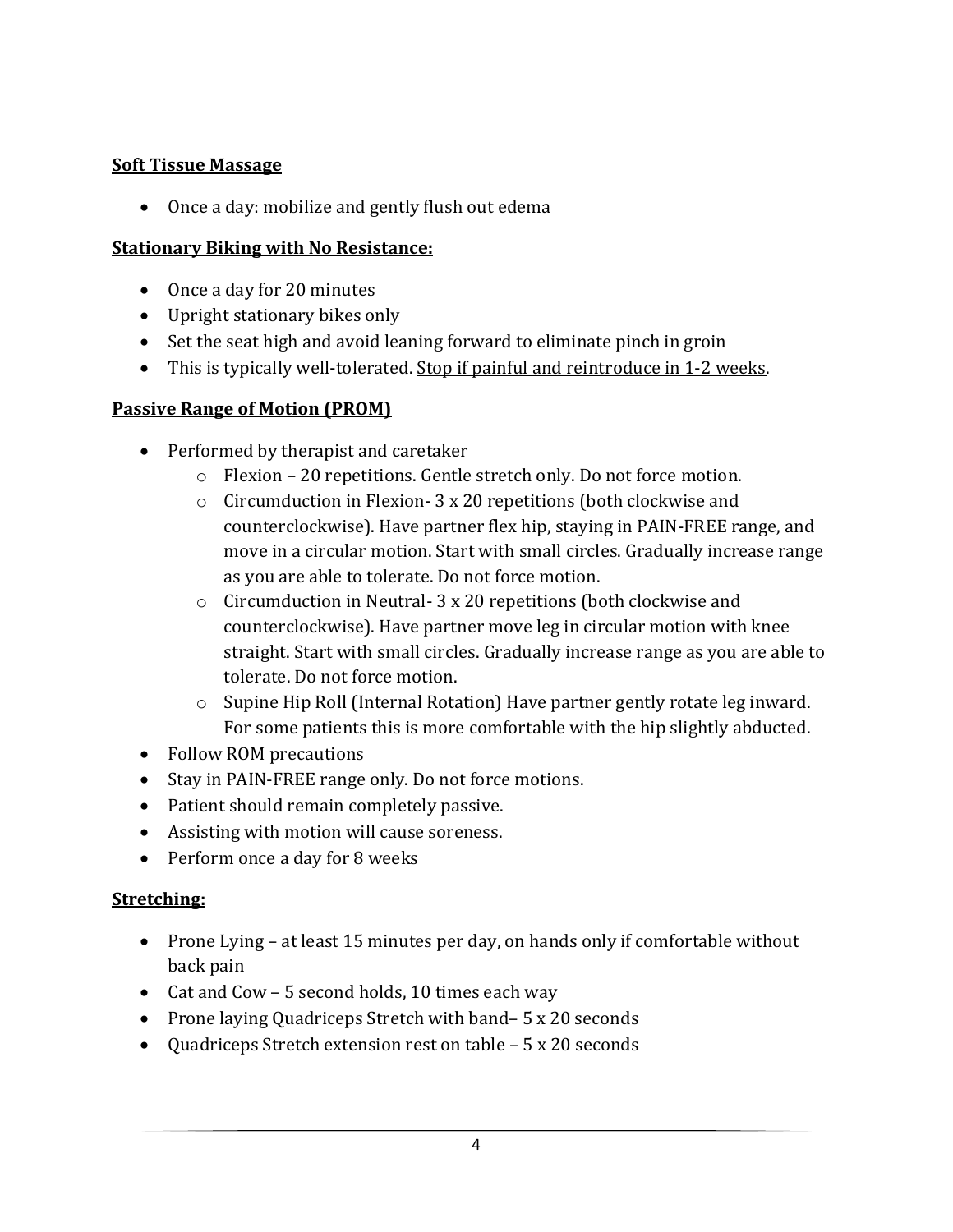# **Phase II: Weeks 6-16**

## **Goals:**

- Continue to reduce pain and inflammation
- Protect integrity of repaired tissue
- Continue to normalize ROM
	- o Still no abduction exercises/strengthening
- Prevent muscular inhibition
- Restore normal gait

## **Precautions:** Same as Phase I

## **Criteria for progression to the next phase**:

- Minimal pain/pinching and swelling
- Proper muscle firing patterns during completion of all exercises
- ROM > 85% of uninvolved side (minimal pain)

## **Brace Weaning Progression**

- May start decreasing time spent wearing the post-op hip brace starting 6-8 weeks post op.
- Usually best to start by stopping use of brace when at home for about 4 hours per day.
- Then may decrease total use, including when outside of home by 1-2 hours as tolerated.

## **Crutch/Walker Weaning Exercises**

Focus on avoiding/eliminating Trendelenburg/compensated Trendelenburg. Increase weight-bearing by 25% every 1-3 days until you reach 100% - starting **NO SOONER** than 6 weeks post op.

Continue using both crutches during this period.

- 1. Weight Shifting
- 2. Single Leg Balance avoid Trendlenberg
- 3. Forward and backward walking with balance pauses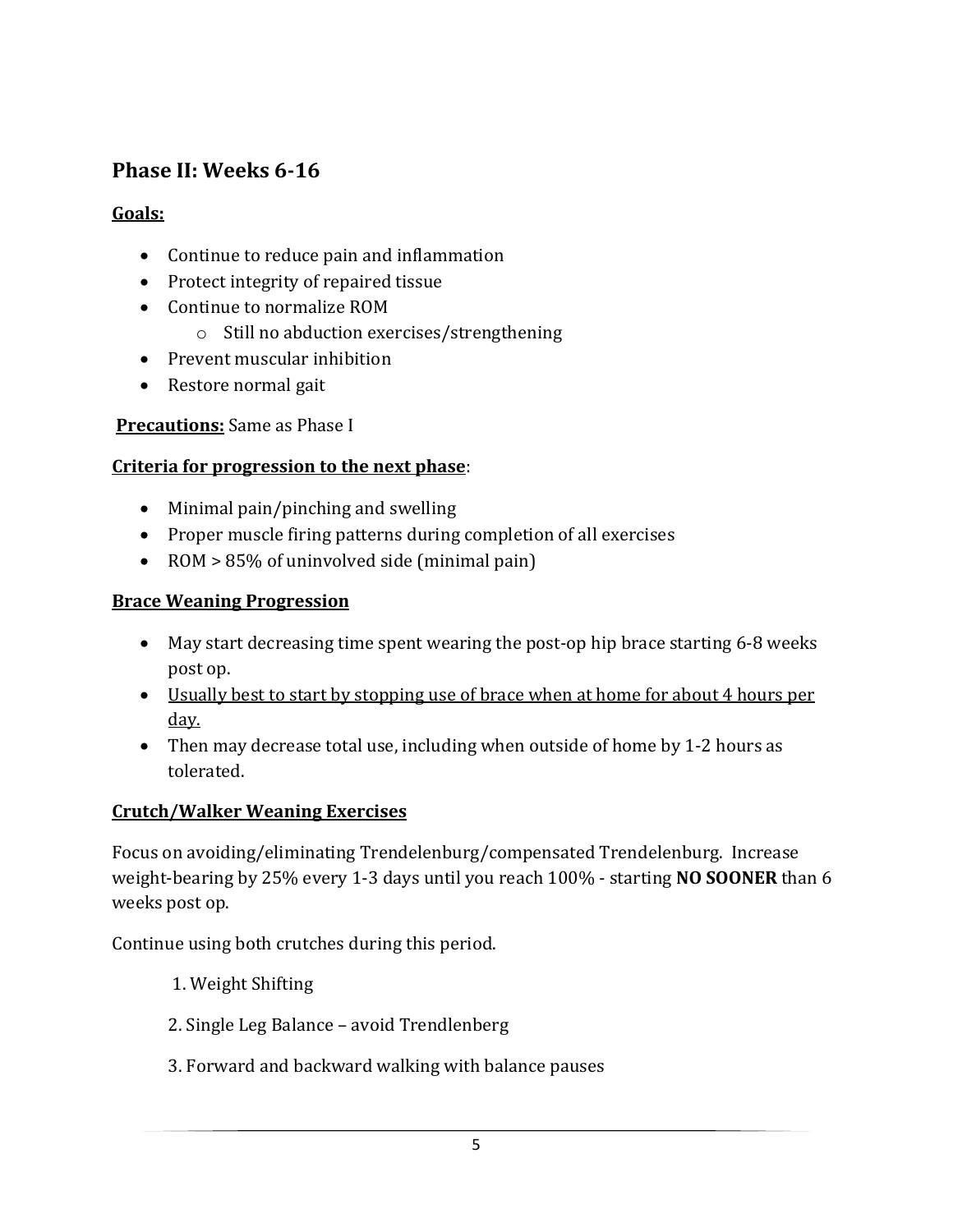### 4. Side-stepping with NO resistance

## **Exercises:** Continue all exercises from Phase I, **no abduction exercises or strengthening.**

Add the following:

- Abduction 20 repetitions. Gentle stretch only. Do not force motion.
- Bent Knee Fall Outs
- Double Leg Bridging
- **Prone Hip Extension- pillow under hips**
- **Prone Froggies if uncomfortable, introduce later**
- **Prone Hamstring Activation: 1 set, 20-30 repetitions, once per day.** Facilitate hamstring contraction by lying on your stomach and bending you knee to 90 degrees. Try to avoid hips from flexing and use your transverse abdominis.

### **Soft Tissue Massage**

- Continue as in Phase I
- Once incisions have healed completely, more aggressive scar massage can be performed using Vitamin E oil (or lotion of choice)

### **Stationary Biking**

Begin adding resistance at Week 9. Start slowly. Do not increase time and resistance on the same day.

### **Passive Range of Motion**

Continue as in Phase I

#### **Stretching**

- Continue all stretches in Phase I
- Add the following:
- Gentle Hip Flexor Stretch
- Gentle Adductor Stretch
- Piriformis Stretch
- Gentle IT Band Stretch
- FABER Stretch **DO NOT** force movement. Patient should be supported on pillows to increase comfort.
- Modified Child's Pose (Do not push too far to avoid pinching)
- Modified Cobra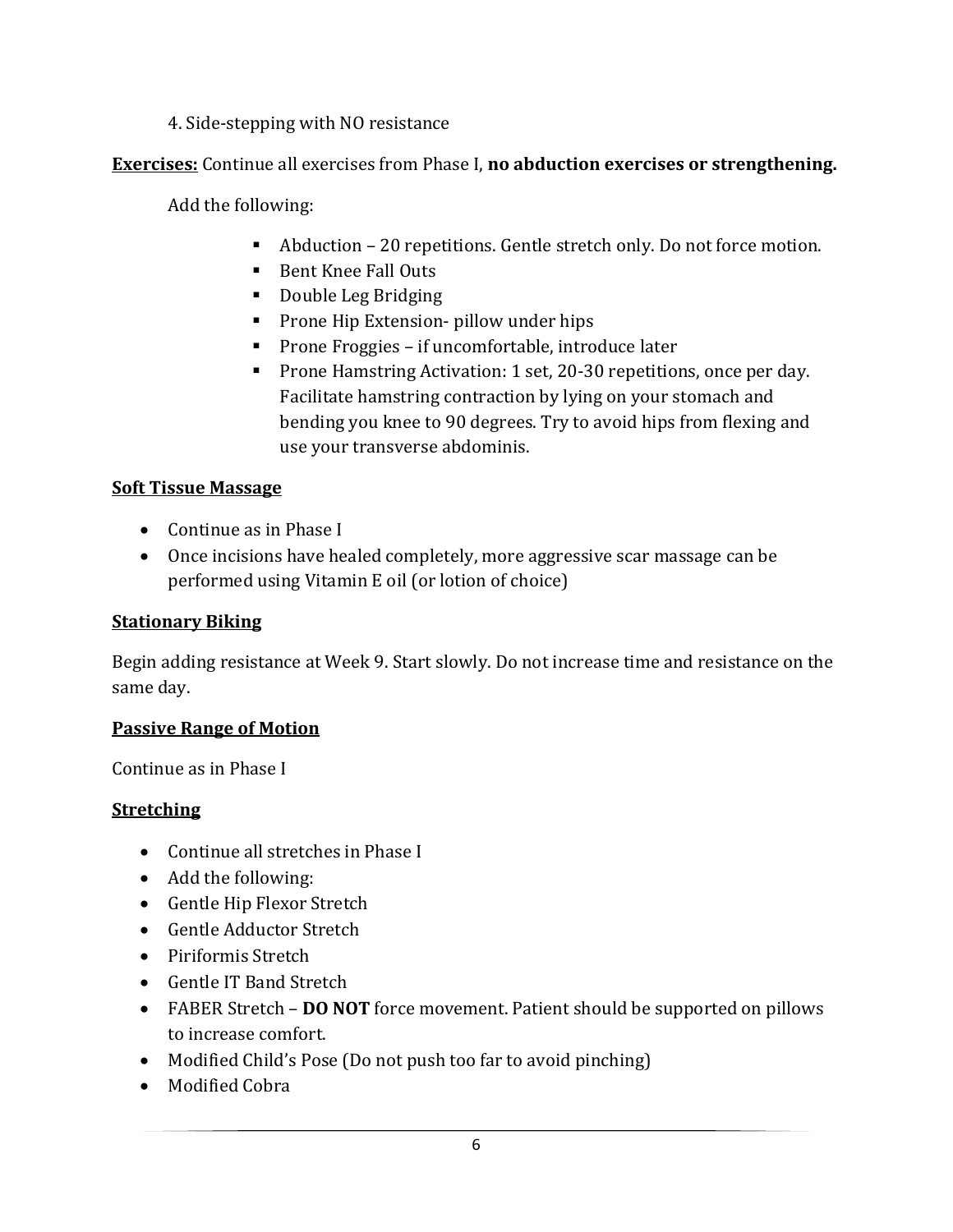# **Phase III: Weeks 17+**

## **Goals:**

- Continue exercises from Phase II
- Normalize gait and avoid compensation patterns/Trendelenburg
- Begin abduction exercises add in GRADUALLY
- Do not exercise through pain

## If clinically indicated and tolerating passive abduction/phase II exercises, **may add the following without resistance no earlier than 13 weeks:**

- Standing Hip Abduction: 3 sets of 10 repetitions
	- o Standing on your nonsurgical leg (and holding onto the wall if needed), bring your surgical leg outward in abduction while keeping your leg straight. Attempt to keep your pelvis level.

## **Exercises:**

- Prone- Isometrics into pillow
- Heel Slides with strap
- Heel Slides without strap
- Abduction:
	- o Standing Hip Abduction with Internal Rotation
	- o Stool Rotations
	- o Bent Knee Fall Outs with band
- Sidelying Gluteus Medius Progression:
	- o Assisted Side Leg Raises (eccentric component only)
	- o Side Leg Raises with Step Stool or Pillows (partial motion)
	- o Side Leg Raises
	- o Clams Level 1
	- o Clams Level 2
	- o Clams Level 3
	- o Side Leg Raise with Circles progress from small to large circles
- Gluteus Maximus Progression:
	- o Hip Extension in Quadruped
	- o Prone on end of table Hip Extension with External Rotation
	- o Quadruped Opposite arm and leg extended. Raise and tap